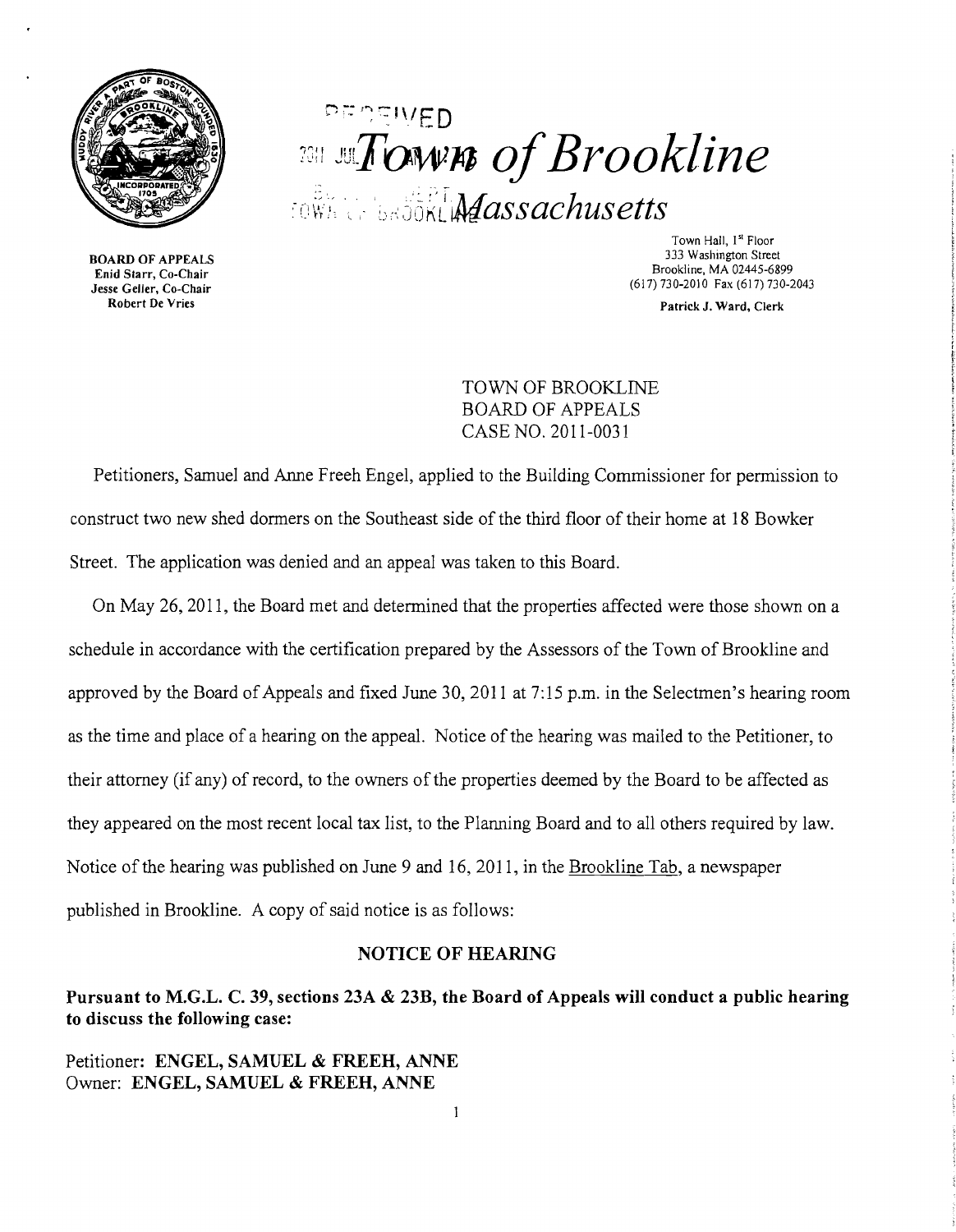# Location of Premises: **18 BOWKER ST**  Date of Hearing: **JUNE 30, 2011** Time of Hearing: **7:15 p.m.**  Place of Hearing: **Selectmen's Hearing Room,** *6th* **Floor**

A public hearing will be held for a variance and/or special permit from:

- **1. 5.43; Exceptions to Yard and Setback Regulations, special permit required.**
- **2. 5.09.2.j; Design Review, special permit required.**
- **3. 5.22.3.c; Exceptions to Maximum Floor Area Ratio (FAR) Regulations for Residential Units, special permit required.**
- **4. 5.60; Side Yard Requirements, variance required.**
- **5. 8.02.2; Alteration or Extension, special permit required.**

**Modification as required of BOA Decision #2931 dated 23 January 1989.** 

ofthe Zoning By-Law to **ADDITION TO 3RD FLOOR REQUIRING BOA RELIEF at 18 BOWKER STREET.** 

Said premise located in a **T-5 (two-family and attached single-family)** residence district.

*Hearings, once opened, may be continued by the Chair to a date and time certain. No further notice will be mailed to abutters or advertised in the TAB. Questions regarding whether a hearing has been*  continued, or the date and time of any hearing may be directed to the Zoning Administrator at 617-734-*2134 or check meeting calendar* 

*at:http://calendars.town.brookline.ma.usIMasterTownCalandarl?FormID=158.* 

*The Town ofBrookline does not discriminate on the basis ofdisability* in *admission to, access to, or operations ofits programs, services or activities. Individuals who need auxiliary aids for effective communication* in *programs and services ofthe Town ofBrookline are invited to make their needs known to the ADA Coordinator, Stephen Bressler, Town ofBrookline,* **11** *Pierce Street, Brookline, MA 02445. Telephone:* **(617)** *730-2330; TDD* **(617)** *730-2327.* 

# **Enid Starr Jesse Geller Robert De Vries**

At the time and place specified in the notice, this Board held a public hearing. Present at the

hearing was Chairman, Mark Zuroffand Board Members Christopher Hussey and Lisa Serafin. The

case was presented by the petitioner's architect, Mr. Jeffrey Baron of Barron+Associates, 174 Garden

Street, Cambridge, MA.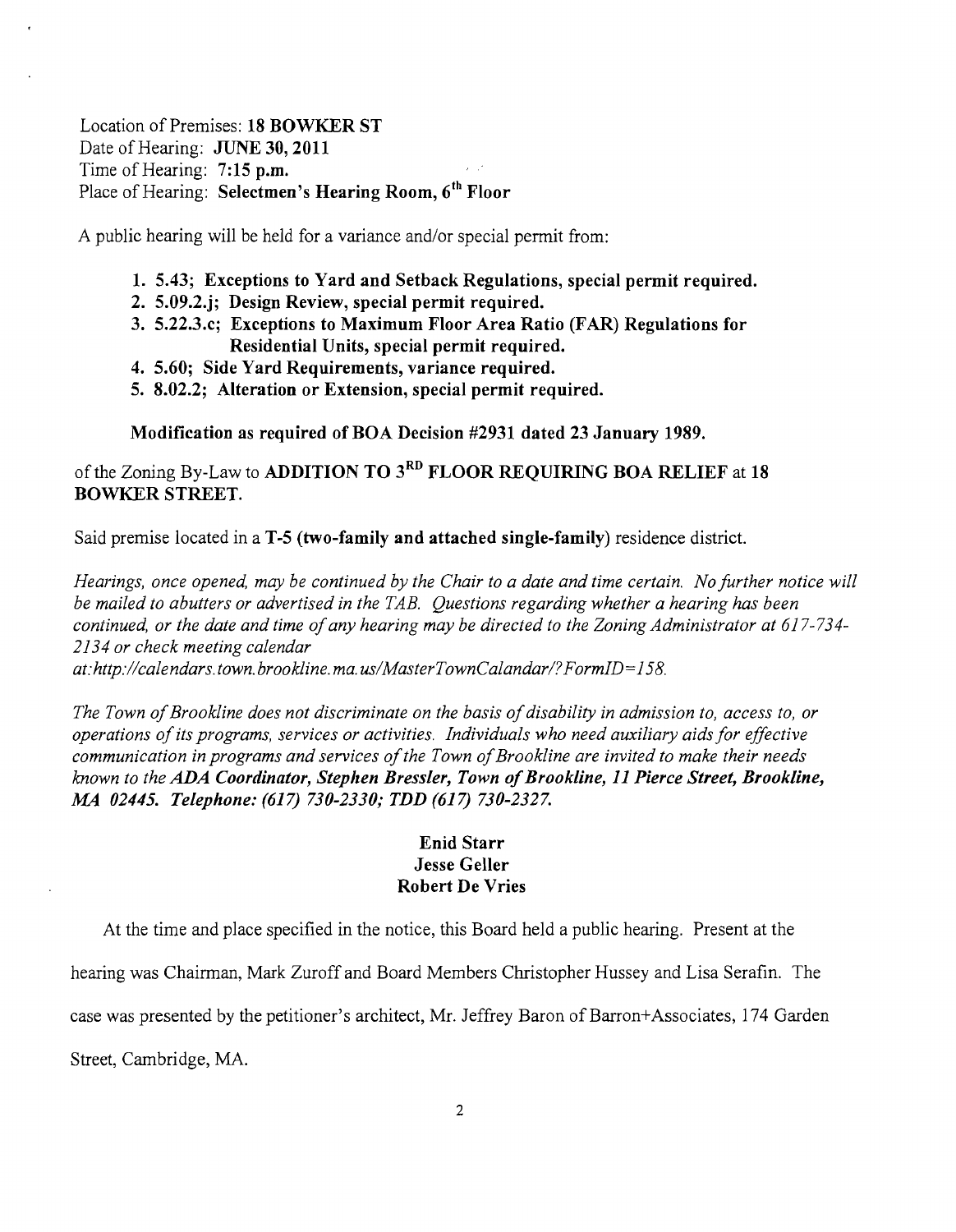To provide background for the site, the Planning Board report gave a brief history related to zoning.

**January 19, 1982, Board of Appeals Decision case #2508** - Board of Appeals denied variances to allow subdivision of lot into two with two units on each lot.

**November 18, 1986, Board of Appeals Decision case #2972** - Board of Appeals denied variance relief required to subdivide the lot into two, with a two-family attached dwelling on each 2,000 lot. The applicant appealed to land court and the Massachusetts Superior Court reversed the Board of Appeals decision and the property was subsequently subdivided in 1987.

**October 27, 1988, Board of Appeals Decision case #2931** – The Board of Appeals voted to allow the applicant to increase parking to yield one space per unit at 16-18 Bowker Street, which had a single paved parking place with its own curb cut on each side of the front yard. The applicant proposed seven spaces for the four units, which the Board said would have a deleterious effect on the streetscape. The solution also involved maintaining landscaping along the street and reducing the encroachment into the side yard.

Mr. Baron described the property at 18 Bowker Street as a 2 l/2-story attached two-family wood frame home on a 2,000 s.f. lot located between Toxteth and Kent Streets near Brookline Village. The attached homes are on separate, subdivided lots. His clients own both units, #1 and #2, at 18 Bowker Street. The surrounding neighborhood is residential, largely made up of similarly-sized two-family dwellings. Several of these dwellings share common driveways or have two driveways on one lot.

Mr. Baron said that his clients, Samuel and Anne Freeh Engel, are proposing to add another bedroom and bathroom to the upper floor of their residence. The addition would convert three single dormers on the southeast side of their home into a shed dormer with three gables, which would create head room for additional habitable floor area. The new copper clad dormers would be setback 8' from the side yard. The proposal would also involve installation of two new windows on the second floor. The proposed addition would accommodate the applicant's growing family by adding 104 s.f. to the home. Mr. Baron said that because of the additional gross floor area requested, the project was subject to design review. He also said that because the addition of the dormers on the upper floor exacerbated the side set-back non-conformity side yard relief was also required. He said that his clients are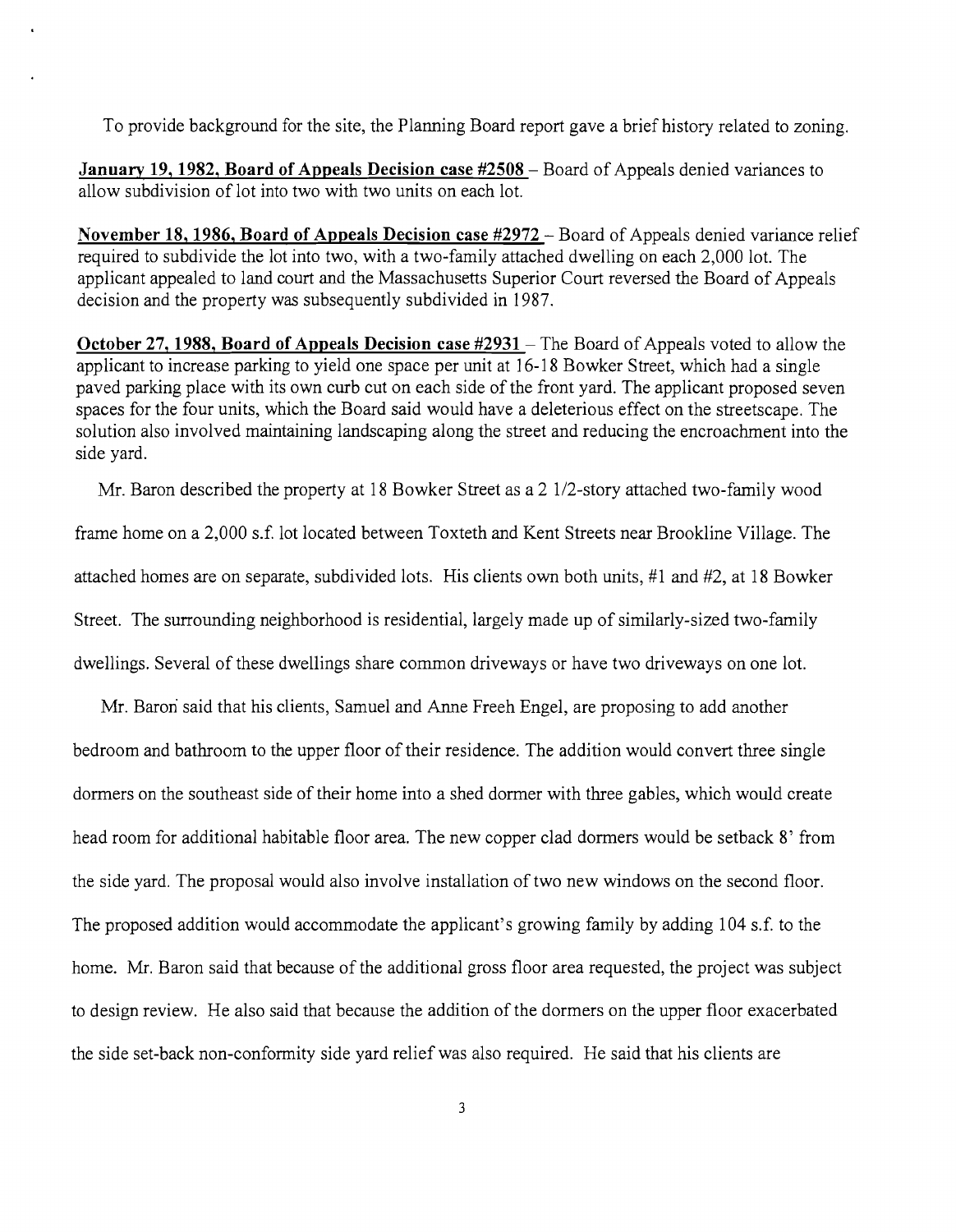proposing to install new landscaping in the side yard, add a low wrought-iron fence around the garden,

and support the dogwood tree as counterbalancing amenities to achieve the requested side yard relief.

Chairmen Zuroff asked whether anyone in attendance wished to speak in favor of or against the

proposal. No one rose to speak.

Beth Falkof, planner, delivered the findings of the Planning Board.

**Section 5.09.2.j** – Design Review: Any exterior addition for which a special permit is requested pursuant to 5.22 to the design review standards listed under Section 5.09.4(a-m). All the conditions have been met, and the most relevant sections of the design review standards are described below:

- a) Preservation of Trees and Landscape: The proposed addition would preserve a dogwood tree.
- b) Relation of Buildings to Environment: The proposed addition is not anticipated to cause shadowing on neighboring buildings as the addition is single-story and the height of the dwelling would remain unchanged. The addition should relate harmoniously to the landscape.
- c) Relation of Buildings to the Form of the Streetscape and Neighborhood: The proposed addition is consistent in style with the existing dwelling as well as with neighboring dwellings.
- d) Open Space: The applicant is proposing to make improvements to the landscaped areas in the side yard.
- e) Circulation: The proposal will retain the existing driveway and is not anticipated to impact circulation.

| <b>Dimensional</b>       | <b>Allowed</b> | <b>Existing</b> | Proposed | <b>Finding</b>      |
|--------------------------|----------------|-----------------|----------|---------------------|
| <b>Requirements</b>      |                |                 |          |                     |
| <b>Floor Area Ratio</b>  | 1.50           | 1.27            | 1.32     |                     |
| (% of allowed)           | 100%           | 127%            | 132%     | Complies*           |
| Floor Area (s.f.)        | 3,000          | 2,540           | 2,644    |                     |
| <b>Side Yard Setback</b> | 10             | 7.35            | 8.0      | Special<br>permit** |

# **Section 5.22** - Floor Area Ratio

\* Under Section 5.22.3.c, the Board of Appeals may grant a special permit for up to 150% ofthe permitted gross floor

area provided the addition is less than 350 square feet. The applicant is proposing to construct a 104 square foot addition which meets the requirement for a special permit.

\*\* Under Section 5.43, the Board of Appeals may waive yard and setback requirements if a counterbalancing amenity is provided. The applicant is proposing to install new landscaping in the side yard, add a low wrought-iron fence around the garden, and support the dogwood tree as counterbalancing amenities.

#### **Section 8.02.2** - Alteration or Extension

A special permit is required to alter this non-conforming structure.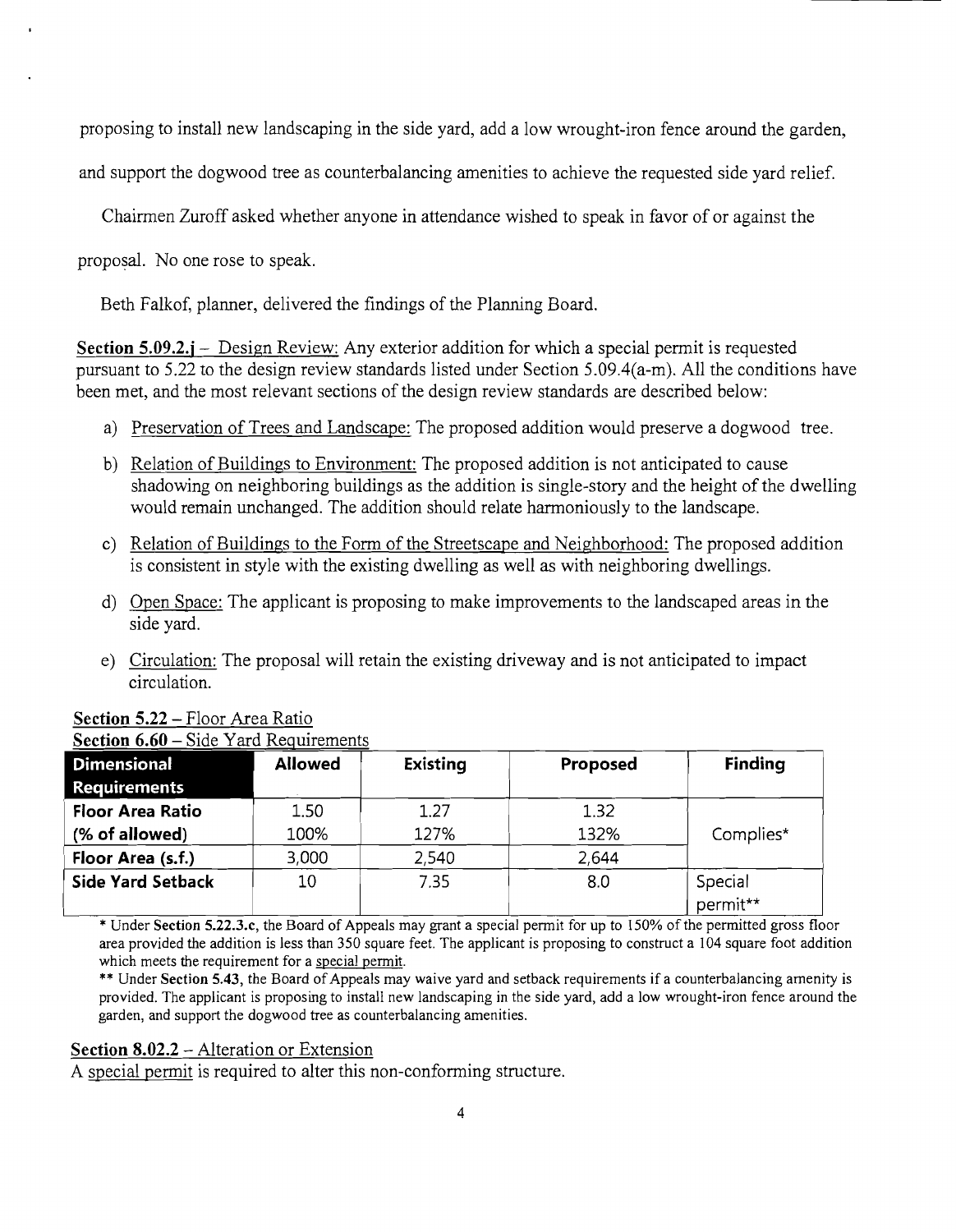### Modification as required of BOA Decision #2931, dated 27 October 1988

Ms. Falkof said that the Planning Board was supportive of the plan to construct the new shed dormers on 18 Bowker Street and provide additional habitable floor area to the home. The dormer style is in keeping with the home's aesthetic and would not negatively affect the slate roof nor roof lines. The other side of the attached home shares the mirror condition of three existing dormers. The Board believes the proposed landscaping would be an asset to the appearance of the home and have a positive effect on the streetscape. Therefore, the Planning Board recommends approval of the proposal and plans, including the plot plan prepared by AGH Engineering and dated 5/16/11, and the plans and elevations by Jeffrey N. Baron, Registered Architect, Baron&Associates, and dated May 5, 2011, subject to the following conditions:

- 1. Prior to the issuance of a building permit, final plans and elevations indicating all salient dimensions and materials shall be submitted subject to the review and approval of the Assistant Director of Regulatory Planning.
- 2. Prior to issuance of a building permit, the applicant shall submit a final landscaping plan indicating all counterbalancing amenities to the Assistant Director of Regulatory Planning for review and approval.
- 3. Prior to the issuance of a building permit, the applicant shall submit to the Building Commissioner for review and approval for conformance to the Board of Appeals decision: 1) a final site plan stamped and signed by a registered engineer or land surveyor; 2) final floor plans and building elevations stamped and signed by a registered architect; and 3) evidence that the Board of Appeals decision has been recorded at the Registry of Deeds.

The Chairman then called upon Michael Shepard, Building Commissioner, for the report from the Building Department. Mr. Shepard stated that when he was initially approached by the architect he explained the type of relief necessary for the proposal. He later spoke with his clients and they chose to seek relief rather than downsize the project. Mr. Shepard said that the dormers were attractively designed and as such would complement the neighborhood. He said that the Building Department was supportive ofthe minimal relief requested as well as the conditions proposed by the Planning Board. Mr. Shepard said the Building Department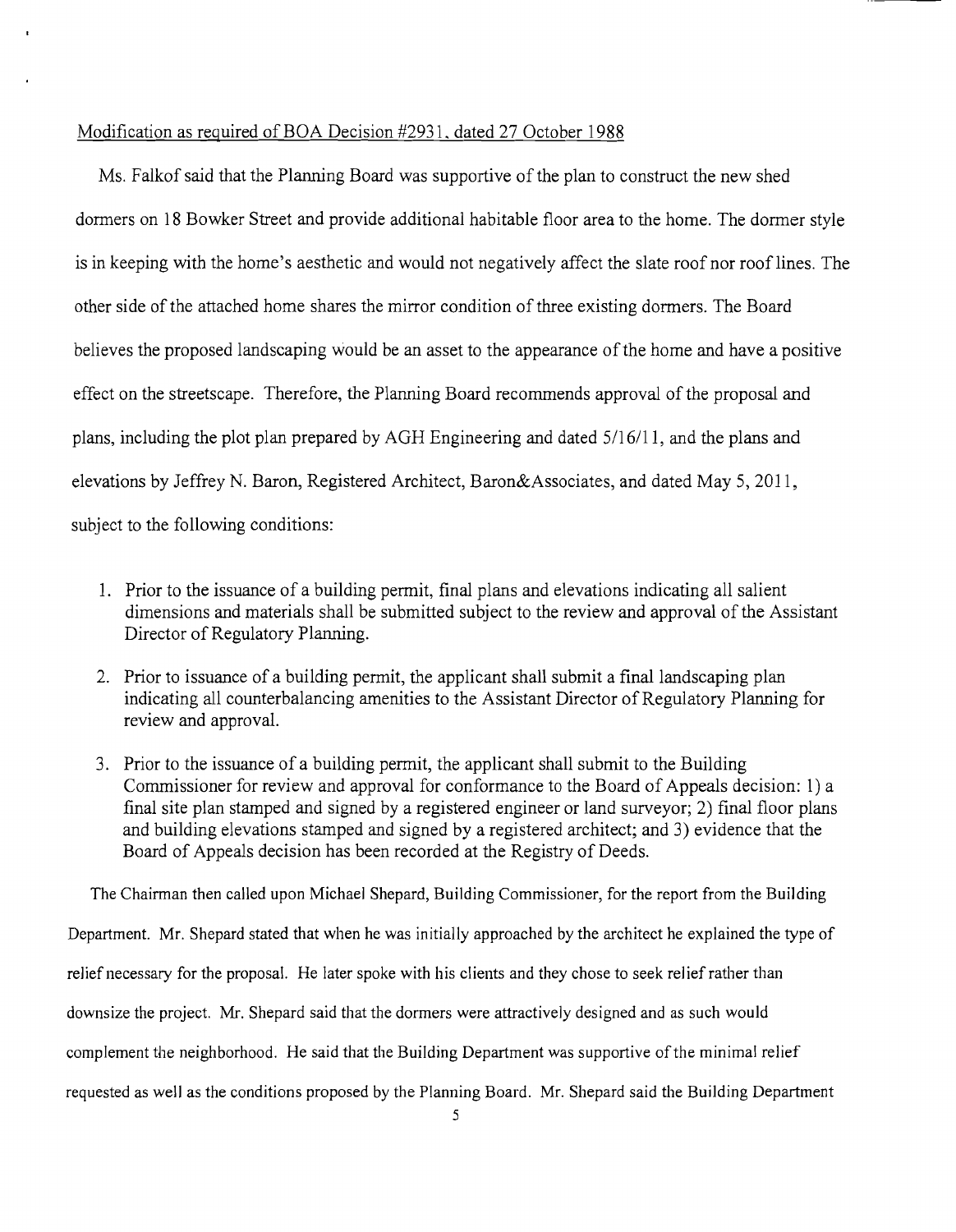would assure compliance with the building code and insure that the addition was constructed in accordance with the subject plans.

The Board, having deliberated on this matter and having considered the foregoing testimony,

concluded that it was desirable to grant special permit relief from **Sections 5.09.2.j, 5.22.3.c, 5.43 and** 

**8.02.2** of the Town of Brookline Zoning By-Law and made the following specific findings pursuant to

**Section 9.05** of the Zoning By-Law:

- a. The specific site is an appropriate location for such a use, structure, or condition.
- b. The use as developed will not adversely affect the neighborhood.
- c. There will be no nuisance or serious hazard to vehicles or pedestrians.
- d. Adequate and appropriate facilities will be provided for the proper operation of the proposed use.

Accordingly, the Board voted unanimously to grant the requested relief subject to the following

conditions:

- 1. Prior to the issuance of a building permit, final plans and elevations indicating all salient dimensions and materials shall be submitted subject to the review and approval of the Assistant Director of Regulatory Planning.
- 2. Prior to issuance of a building permit, the applicant shall submit a final landscaping plan indicating all counterbalancing amenities to the Assistant Director of Regulatory Planning for review and approval.
- 3. Prior to the issuance of a building permit, the applicant shall submit to the Building Commissioner for review and approval for conformance to the Board of Appeals decision: 1) a final site plan stamped and signed by a registered engineer or land surveyor; 2) final floor plans and building elevations stamped and signed by a registered architect; and 3) evidence that the Board of Appeals decision has been recorded at the Registry of Deeds.

Unanimous Decision of The Board of Appeals

Mark Zuroff, Chairman